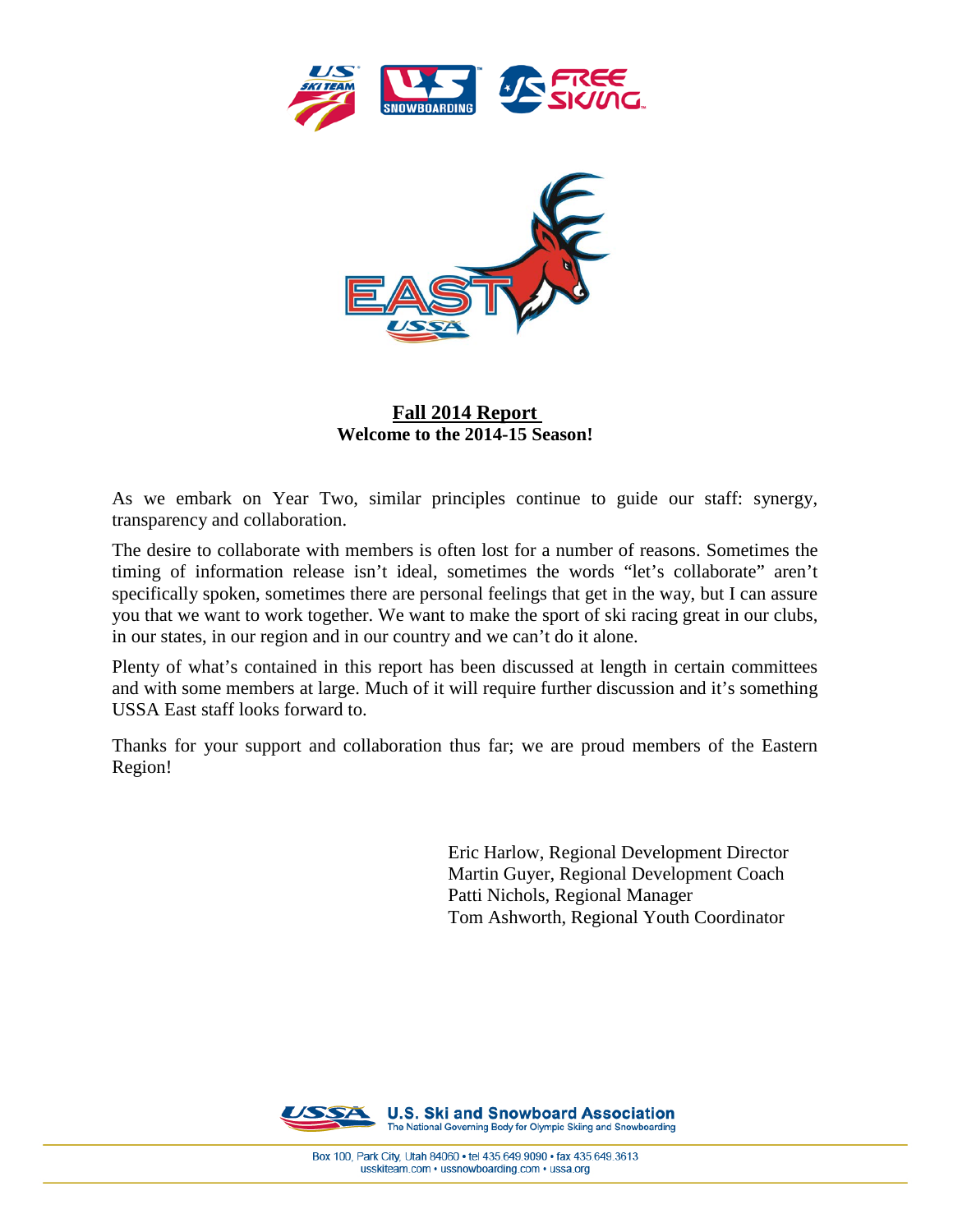# **USSA Regional and State Projects: "Taking responsibility for our part of the pipeline"**



# **USSA East: Project Pyramid**

Adding a layer of programming to the state level makes sense and many states are doing it already. Currently, the D-Team and the NTG offer programming to the top performing junior athletes in the country. USSA National staff runs this programming. At the Regional level, we include the athletes who are performing at the top of the region, but have not yet been picked up by the D-Team or NTG. The USSA Regional staff runs this programming. For 2014-15, we are looking to support increased programming at the state level. Staff from within the state, a State Youth Coordinator or the State's Children's Committee, would organize this programming with athletic support from USSA Regional staff and financial support from the Regional budget.

We have been in touch with several states already and have begun to work with them on how the timing of the events fit into our individual calendars. We are excited to be involved with this level of programming.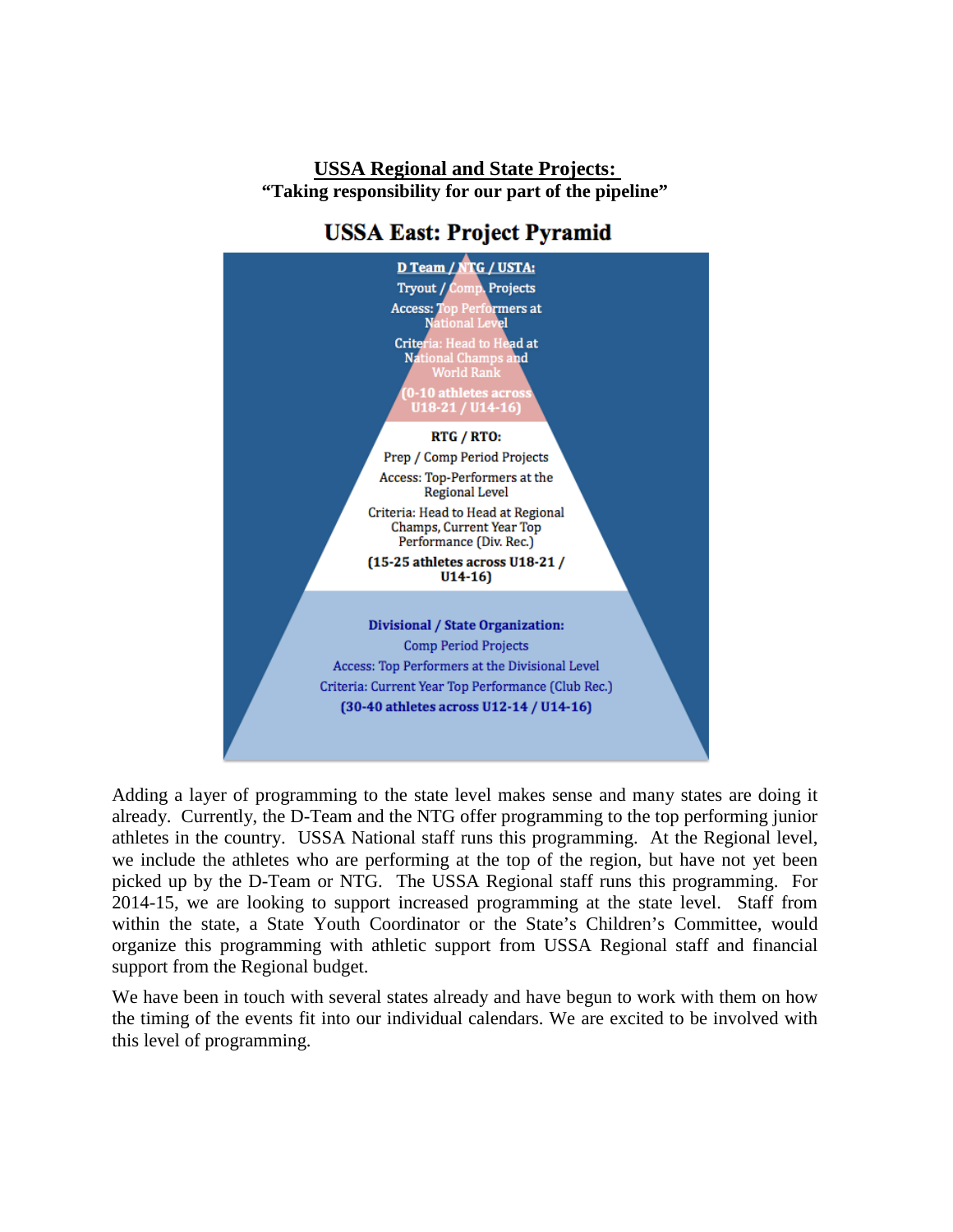# **Proposed FIS Race Registration Change: "Cleaning up the current system"**

## From Patti Nichols - from the reach out email to the ROCs:

*As many of you are aware, the last few years have seen dwindling fields in our FIS series races - especially on the ladies' side. Coupled with the smaller fields are no-shows we are having for races. For the ladies' fields as many of you know, we had already exhausted any possible alternates for add lists before we even sent you the race files. For the men, however, the lack of follow through on race confirmations created havoc. The bottom line, however, is that we understand that for organizing committees it is really tough to run events when you can't field enough athletes to pay for your expenses and it is difficult to plan your race day schedules when you can't even predict your field size. In addition, it is hard to have a team captains' meeting that focuses on the race essentials when you spend half the time on the board and adds and pulls.*

*As many of you may know, there is a national pre-proposal out that would significantly change the number of FIS events that would be calendared across the country in the coming years. The background for this proposal is varied, but it does include putting value back into USSA racing, keeping the FIS series a truly elite series, and hopefully generating larger fields for FIS races due to a lower supply and bigger demand. If you haven't seen a copy of the preproposal, please go to the Eastern website landing page (www.ussa.org/east) and review it. We would appreciate your feedback.*

*That is not the purpose of this note, though. This year we are hoping to try something a bit different with the Eastern FIS series races. The idea behind this proposal, which has provisional approval by the Eastern Development Committee, is to get hard confirms from athletes, so that we can have a fair entry procedure for all Eastern FIS athletes and "hard" entry lists for the ROCs with as many athletes as possible populating the field. In order to do this we are finally going to ask the athletes to put their money where their mouths are. In other words we asking them to pay pre- team captains meeting. So we are writing you to get your input. We hope you will be on board, but we want to make sure we address your concerns before we roll this out.*

*This is how the process would work. For those of you - the wonderful Eastern RAs - who worked with me in the last season, most everything will be the same. Approximately three days prior to your TC meeting I will send you a split second file with entries and a small group of potential ADDS. The difference, however, will be the financial status of the athletes - most of them will have already paid. Let me introduce you to the process.*

*When the Eastern athletes have confirmed by the deadline, which is 14 days before the TC meeting. The first 140 athletes will be directed to the Admin Ski Racing site where they will pay for your event on line. Now, there are some other deadlines and I have attached the procedure to this email as well as the deadline sheet I will send out to the programs. You can take a look at them, but basically by 7 days before the race we will know who is coming and*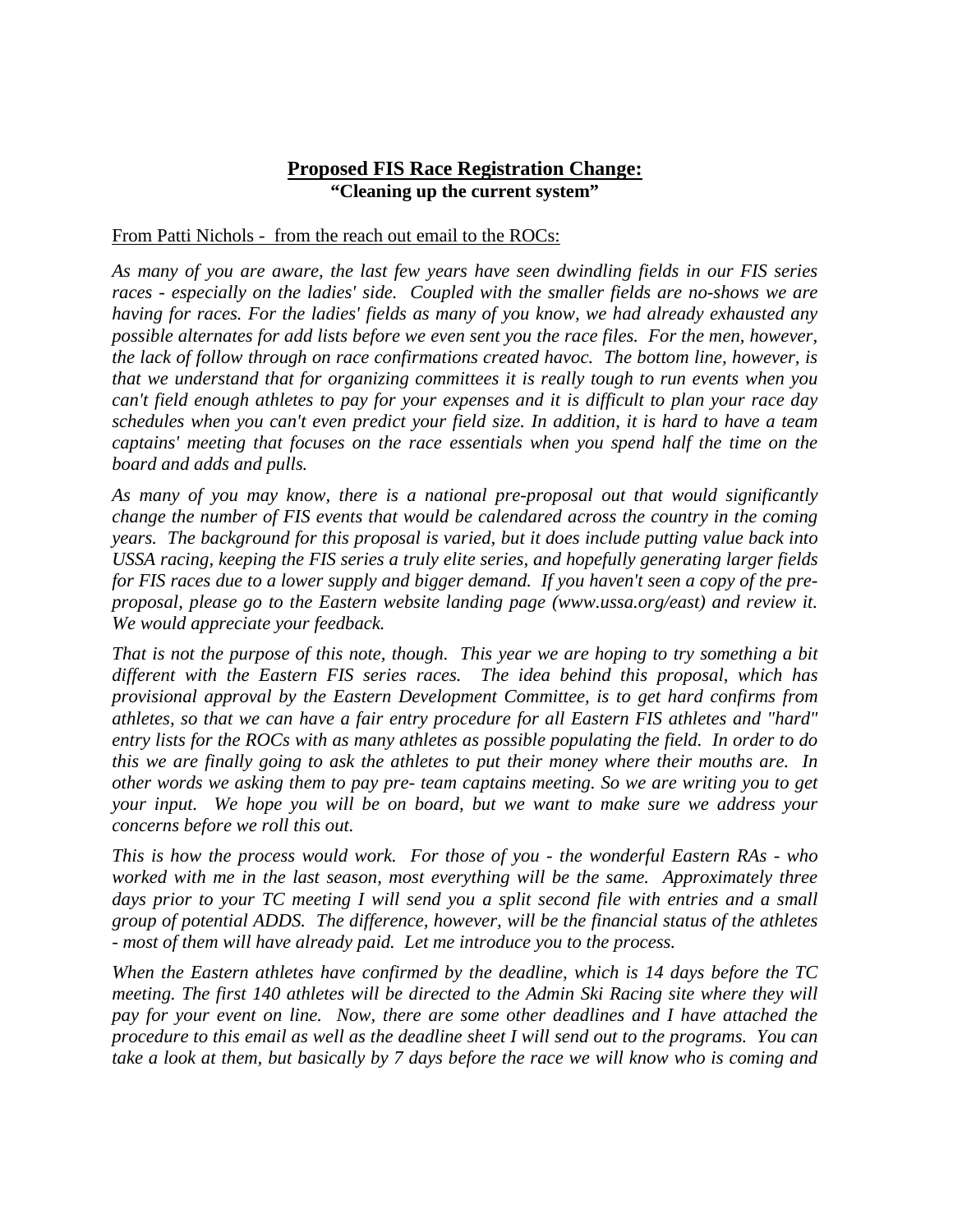*the majority of them will have paid. By the time I send you the Split Second file, most of them will have paid.*

*There are a few things you should know. First, AdminSkiRacing was chosen as the online system do to features they have offered.. I can load athlete lists, so only those athletes on our entry list can pay. I can also pull that list down at deadline and add new lists of people who are now in. Admin Ski Racing is working with me so that a coach can go in and pay for their whole team. I can also upload foreign athletes so they can pay on line. Even though the account will be mine, payment will be made directly to the ROC, so USSA never touches the funds. You will be able to go in and refund athletes and look at payment lists and ask for final payment. We will discuss process at the Eastern FIS RA clinic in November. You will still be responsible for all the head tax and EASEF contribution when the race is finished.*

*All that being said you are all probably asking, but what will we, the organizer, get paid. So let's look at an example. If your race fee is \$70 - that is what you will put on your race announcement. When a racer pays online they will pay \$70 plus the credit card processing fee. When you are paid you get \$70 for the athlete. The bank gets paid part of the credit card fee and a percent of the credit card processing fee goes to the company. So now you are asking isn't this increasing the cost to the athlete and unfortunately the answer is yes it may be. Some of our FIS venues were already accepting credit cards, so the only difference is that the athlete may be paying a different percentage. For those venues that were only taking checks, yes it will be an increase of cost to the athlete. I might also suggest having a computer set up at your TC meeting or registration to have the last few people pay - possible adds, foreign athletes, etc. We would all have to talk about what we should charge (i.e. should the few late comers who might want to pay by check be charged the same total fee that the online people will pay?)*

*Now the question is when would you get paid. That is up to you. As soon as you know all the racers started on the last day, you can log in and ask the company to pay you once you have done any refunds you need to do. Admin Ski should cut the check within the next 24 hours and have it on its way. (They are based in New England so US Postal Service shouldn't take too long).*

*I know this is just a brief synopsis, but I wanted you all to know what we are thinking of putting in place. I really need your feedback by the end of this week. All of you are my eyes and ears to your own unique race procedures at your venues and I hope you can find a way to incorporate this system. This process will only be in place for the FIS OPEN and EC races. This process will not be in place for the UNI or NorAM races. Okemo and I can talk about the FIS finals, as that is a unique series and technically is not covered by the proposal.* 

Supporting Document: Eastern FIS Dates Document (Timeframe)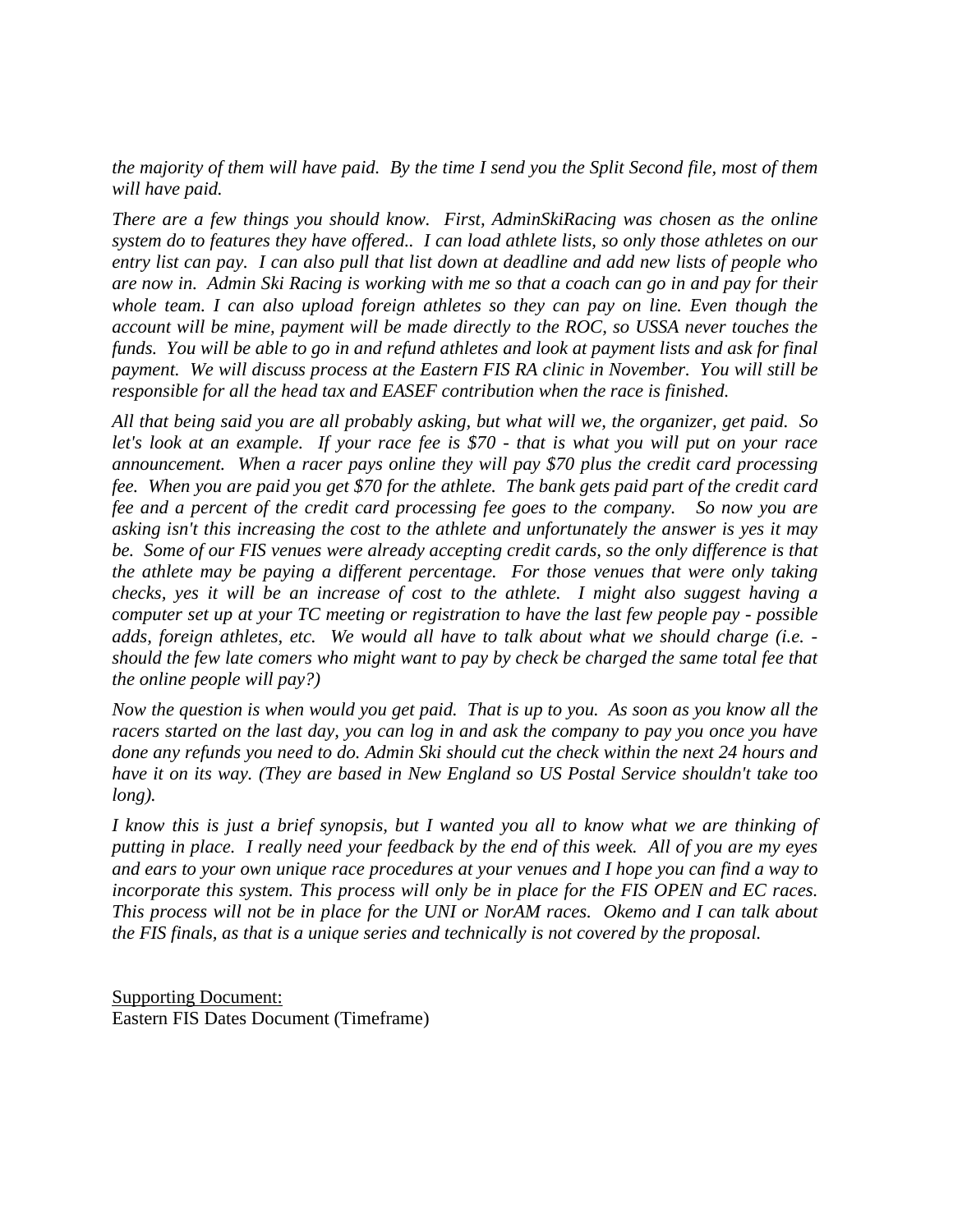#### Eastern FIS Dates Document

|                              |                                                                                                                              | <b>First Team</b><br><b>Captains</b><br><b>Meeting</b> | <b>Start Date</b> | <b>Competition Competition Intents</b><br><b>Finish Date</b> | <b>Close</b>   |                                                                                                                             | confirm<br>start | Confirm end First Pay by ent<br>and publish<br>date | date or be | <b>Developm</b><br>Requests |  |  |
|------------------------------|------------------------------------------------------------------------------------------------------------------------------|--------------------------------------------------------|-------------------|--------------------------------------------------------------|----------------|-----------------------------------------------------------------------------------------------------------------------------|------------------|-----------------------------------------------------|------------|-----------------------------|--|--|
| <b>VENUE</b>                 | <b>Series</b>                                                                                                                |                                                        |                   |                                                              |                | Kind of list                                                                                                                |                  |                                                     | purged     | Open                        |  |  |
| <b>Sunday River, ME OPEN</b> |                                                                                                                              | 5-Dec-14                                               | 6-Dec-14          | 7-Dec-14                                                     |                | 7-Nov SL rank                                                                                                               | 8-Nov            | 21-Nov                                              | 28-Nov     | 18-Nov                      |  |  |
| Whiteface, NY                | <b>OPEN</b>                                                                                                                  | 12-Dec-14                                              | 13-Dec-14         | 14-Dec-14 14-Nov GS rank                                     |                |                                                                                                                             | 15-Nov           | 28-Nov                                              | 5-Dec      | 25-Nov                      |  |  |
| Sunday River, ME OPEN        |                                                                                                                              | 18-Dec-14                                              | 19-Dec-14         |                                                              |                | 22-Dec-14 20-Nov 3 event NTSM                                                                                               | 21-Nov           | 4-Dec                                               | 11-Dec     | 1-Dec                       |  |  |
| Sugarloaf, Me                | <b>OPEN</b>                                                                                                                  | 18-Dec-14                                              | 19-Dec-14         |                                                              |                | 22-Dec-14 20-Nov 3 event NTSM                                                                                               | 21-Nov           | 4-Dec                                               | 11-Dec     | 1-Dec                       |  |  |
| Sugarbush, VT                | <b>OPEN</b>                                                                                                                  | 20-Dec-14                                              | 21-Dec-14         | 22-Dec-14 22-Nov SL rank                                     |                |                                                                                                                             | 23-Nov           | 6-Dec                                               | 13-Dec     | 3-Dec                       |  |  |
| Proctor, NH                  | <b>OPEN</b>                                                                                                                  | 29-Dec-14                                              | 30-Dec-14         | 31-Dec-14                                                    |                | 1-Dec SL rank                                                                                                               | 2-Dec            | 15-Dec                                              | 22-Dec     | 12-Dec                      |  |  |
| <b>Stratton, VT</b>          | EC                                                                                                                           | 8-Jan-15                                               | $9$ -Jan-15       |                                                              |                | 11-Jan-15 11-Dec 3 event NTSM                                                                                               | 12-Dec           | 25-Dec                                              | 1-Jan      | 22-Dec                      |  |  |
| Waterville, NH               | EC                                                                                                                           | $8 - Jan - 15$                                         | $9 - Jan - 15$    |                                                              |                | 11-Jan-15 11-Dec 3 event NTSM                                                                                               | 12-Dec           | 25-Dec                                              | $1$ -Jan   | 22-Dec                      |  |  |
| Sugarbush, VT                | <b>OPEN</b>                                                                                                                  | 19-Jan-15                                              | 20-Jan-15         |                                                              |                | 23-Jan-15 22-Dec 3 event NTSM                                                                                               | 23-Dec           | 5-Jan                                               | 12-Jan     | $2$ -Jan                    |  |  |
| <b>Burke, VT</b>             | EC                                                                                                                           | 24-Jan-15                                              | 25-Jan-15         | 26-Jan-15 27-Dec GS rank                                     |                |                                                                                                                             | 28-Dec           | $10$ -Jan                                           | $17$ -Jan  | 7-Jan                       |  |  |
| Stowe, VT                    | EC                                                                                                                           | 24-Jan-15                                              | 25-Jan-15         | 26-Jan-15 27-Dec GS rank                                     |                |                                                                                                                             | 28-Dec           | $10$ -Jan                                           | $17$ -Jan  | 7-Jan                       |  |  |
| Sugarloaf, ME                | <b>EC and Open</b>                                                                                                           | 31-Jan-15                                              | 1-Feb-15          | $6$ -Feb-15                                                  |                | 3-Jan 3 event NTSM                                                                                                          | 4-Jan            | $17$ -Jan                                           | $24$ -Jan  | 14-Jan                      |  |  |
| Middlebury, VT               | EC                                                                                                                           | 7-Feb-15                                               | 8-Feb-15          | $8$ -Feb-15                                                  | 10-Jan SL rank |                                                                                                                             | $11$ -Jan        | 24-Jan                                              | $31$ -Jan  | $21$ -Jan                   |  |  |
| Suicide 6, VT                | ЕC                                                                                                                           | $7-Feb-15$                                             | 8-Feb-15          | 8-Feb-15                                                     |                | 10-Jan SL rank                                                                                                              | $11$ -Jan        | $24$ -Jan                                           | $31$ -Jan  | $21$ -Jan                   |  |  |
| Sunapee, NH                  | <b>OPEN</b>                                                                                                                  | 11-Feb-15                                              | 12-Feb-15         | 13-Feb-15 14-Jan GS rank                                     |                |                                                                                                                             | $15$ -Jan        | $28$ -Jan                                           | 4-Feb      | 25-Jan                      |  |  |
| Attitash, NH                 | <b>OPEN</b>                                                                                                                  | 11-Feb-15                                              | 12-Feb-15         | 13-Feb-15                                                    |                | 14-Jan GS rank                                                                                                              | 15-Jan           | $28$ -Jan                                           | 4-Feb      | $25 - Jan$                  |  |  |
| Sugarbush, VT                | <b>OPEN</b>                                                                                                                  | 18-Feb-15                                              | 19-Feb-15         | 20-Feb-15 21-Jan SL rank                                     |                |                                                                                                                             | 22-Jan           | 4-Feb                                               | 11-Feb     | 1-Feb                       |  |  |
| Proctor, NH                  | <b>OPEN</b>                                                                                                                  | 18-Feb-15                                              | 19-Feb-15         | 20-Feb-15 21-Jan SL rank                                     |                |                                                                                                                             | 22-Jan           | 4-Feb                                               | $11-Feb$   | 1-Feb                       |  |  |
| Sugarloaf, Me                | <b>EC and Open</b>                                                                                                           | 22-Feb-15                                              | 23-Feb-15         |                                                              |                | 24-Feb-15 25-Jan 3 event NTSM                                                                                               | 26-Jan           | 8-Feb                                               | 15-Feb     | 5-Feb                       |  |  |
| Sugarbush, VT                | <b>OPEN</b>                                                                                                                  | 23-Mar-15                                              | 24-Mar-15         | 25-Mar-15 23-Feb GS rank                                     |                |                                                                                                                             | 24-Feb           | 9-Mar                                               | 16-Mar     | 6-Mar                       |  |  |
| <b>Stratton, VT</b>          | <b>OPEN</b>                                                                                                                  | 23-Mar-15                                              | 24-Mar-15         | 25-Mar-15 23-Feb GS rank                                     |                |                                                                                                                             | 24-Feb           | 9-Mar                                               | 16-Mar     | 6-Mar                       |  |  |
| Killington, VT               | <b>OPEN</b>                                                                                                                  | 25-Mar-15                                              | 26-Mar-15         | 27-Mar-15 25-Feb SL rank                                     |                |                                                                                                                             | 26-Feb           | 11-Mar                                              | 18-Mar     | 8-Mar                       |  |  |
| Sugarloaf, Me                | EC                                                                                                                           | 29-Mar-15                                              | 30-Mar-15         |                                                              |                | 31-Mar-15 1-Mar 3 event NTSM                                                                                                | 2-Mar            | 15-Mar                                              | 22-Mar     | 12-Mar                      |  |  |
| TBD                          | EC                                                                                                                           | 31-Mar-15                                              | $1 -$ Apr $-15$   |                                                              |                | 2-Apr-15 3-Mar 4 event NTSM                                                                                                 | 4-Mar            | 17-Mar                                              | 24-Mar     | 14-Mar                      |  |  |
| Sunday River, ME EC          |                                                                                                                              | 31-Mar-15                                              | $1-Apr-15$        |                                                              |                | 4-Apr-15 3-Mar 5 event NTSM                                                                                                 | 4-Mar            | 17-Mar                                              | 24-Mar     | 14-Mar                      |  |  |
| <b>Notes</b>                 |                                                                                                                              |                                                        |                   |                                                              |                | Athletes on the Eastern FIS list are automatically intended for EC races, but must be registered by the intents close date. |                  |                                                     |            |                             |  |  |
|                              | Any athlete turning down a development selection spot must do so by the first Pay by date listed for that particular series. |                                                        |                   |                                                              |                |                                                                                                                             |                  |                                                     |            |                             |  |  |
|                              | Athletes added to the list after the first pay date should pay by the last chance to pay online date.                        |                                                        |                   |                                                              |                |                                                                                                                             |                  |                                                     |            |                             |  |  |
|                              | Alternates will not be able to pay online.                                                                                   |                                                        |                   |                                                              |                |                                                                                                                             |                  |                                                     |            |                             |  |  |
|                              |                                                                                                                              |                                                        |                   |                                                              |                |                                                                                                                             |                  |                                                     |            |                             |  |  |

Eastern FIS Dates Document

| <b>VENUE</b>        | <b>Developm</b><br>ent<br>Request<br><b>Deadlines</b> | Regional<br>Development<br>quota selected-<br>and posted | <b>State DEVO</b><br>quotas due<br>in Eastern<br><b>Office</b> | <b>Updated</b><br>Entry List<br>Posted | Entry is final -<br>on live timing<br>and google.<br>Last chance to<br>pay online | send to ROC ROC | Confirm to | list to<br>use for<br>rank | list<br>racing<br>under |
|---------------------|-------------------------------------------------------|----------------------------------------------------------|----------------------------------------------------------------|----------------------------------------|-----------------------------------------------------------------------------------|-----------------|------------|----------------------------|-------------------------|
| Sunday River, ME    | 23-Nov                                                | 26-Nov                                                   |                                                                | 29-Nov                                 | 4-Dec                                                                             | 2-Dec           | 4-Dec      | 4                          | 5                       |
| Whiteface, NY       | 30-Nov                                                | 3-Dec                                                    |                                                                | 6-Dec                                  | $11 - Dec$                                                                        | 9-Dec           | 11-Dec     | 4                          | 5                       |
| Sunday River, ME    | 6-Dec                                                 | 9-Dec                                                    |                                                                | 12-Dec                                 | 17-Dec                                                                            | 15-Dec          | 17-Dec     | 4                          | 6                       |
| Sugarloaf, Me       | 6-Dec                                                 | 9-Dec                                                    |                                                                | 12-Dec                                 | 17-Dec                                                                            | 15-Dec          | 17-Dec     | 4                          | 6                       |
| Sugarbush, VT       | 8-Dec                                                 | 11-Dec                                                   |                                                                | 14-Dec                                 | 19-Dec                                                                            | 17-Dec          | 19-Dec     | 4                          | 6                       |
| Proctor, NH         | 17-Dec                                                | 20-Dec                                                   |                                                                | 23-Dec                                 | 28-Dec                                                                            | 26-Dec          | 28-Dec     | 5                          | 6                       |
| <b>Stratton, VT</b> | 27-Dec                                                | 30-Dec                                                   |                                                                | 2-Jan                                  | 7-Jan                                                                             | 5-Jan           | 7-Jan      | 5                          | 7                       |
| Waterville, NH      | 27-Dec                                                | 30-Dec                                                   |                                                                | 2-Jan                                  | 7-Jan                                                                             | 5-Jan           | 7-Jan      | 5                          | 7                       |
| Sugarbush, VT       | 7-Jan                                                 | $10$ -Jan                                                |                                                                | $13$ -Jan                              | $18$ -Jan                                                                         | 16-Jan          | $18$ -Jan  | 6                          | 7                       |
| <b>Burke, VT</b>    | $12$ -Jan                                             | 15-Jan                                                   |                                                                | $18$ -Jan                              | 23-Jan                                                                            | 21-Jan          | $23$ -Jan  | 6                          | 7                       |
| Stowe, VT           | 12-Jan                                                | 15-Jan                                                   |                                                                | 18-Jan                                 | $23$ -Jan                                                                         | $21$ -Jan       | $23$ -Jan  | 6                          | 7                       |
| Sugarloaf, ME       | 19-Jan                                                | 22-Jan                                                   |                                                                | 25-Jan                                 | 30-Jan                                                                            | 28-Jan          | 30-Jan     | 6                          | 8                       |
| Middlebury, VT      | 26-Jan                                                | 29-Jan                                                   |                                                                | 1-Feb                                  | 6-Feb                                                                             | 4-Feb           | 6-Feb      | 7                          | 8                       |
| Suicide 6, VT       | $26$ -Jan                                             | 29-Jan                                                   |                                                                | 1-Feb                                  | 6-Feb                                                                             | 4-Feb           | 6-Feb      | 7                          | 8                       |
| Sunapee, NH         | 30-Jan                                                | 2-Feb                                                    | 4-Feb                                                          | 5-Feb                                  | 10-Feb                                                                            | 8-Feb           | 10-Feb     | 7                          | 8                       |
| Attitash, NH        | 30-Jan                                                | 2-Feb                                                    | 4-Feb                                                          | 5-Feb                                  | 10-Feb                                                                            | 8-Feb           | 10-Feb     | 7                          | 8                       |
| Sugarbush, VT       | 6-Feb                                                 | 9-Feb                                                    | $11-Feb$                                                       | 12-Feb                                 | 17-Feb                                                                            | 15-Feb          | 17-Feb     | 7                          | 9                       |
| Proctor, NH         | 6-Feb                                                 | 9-Feb                                                    | $11-Feb$                                                       | 12-Feb                                 | 17-Feb                                                                            | 15-Feb          | 17-Feb     | 7                          | 9                       |
| Sugarloaf, Me       | 10-Feb                                                | 13-Feb                                                   |                                                                | 16-Feb                                 | 21-Feb                                                                            | 19-Feb          | 21-Feb     | 7                          | 9                       |
| Sugarbush, VT       | 11-Mar                                                | 14-Mar                                                   |                                                                | 17-Mar                                 | 22-Mar                                                                            | 20-Mar          | 22-Mar     | 9                          | 10                      |
| Stratton, VT        | 11-Mar                                                | 14-Mar                                                   |                                                                | 17-Mar                                 | 22-Mar                                                                            | 20-Mar          | 22-Mar     | 9                          | 10                      |
| Killington, VT      | 13-Mar                                                | 16-Mar                                                   |                                                                | 19-Mar                                 | 24-Mar                                                                            | 22-Mar          | 24-Mar     | 9                          | 10                      |
| Sugarloaf, Me       | 17-Mar                                                | 20-Mar                                                   |                                                                | 23-Mar                                 | 28-Mar                                                                            | 26-Mar          | 28-Mar     | 9                          | 10                      |
| TBD                 | 19-Mar                                                | 22-Mar                                                   |                                                                | 25-Mar                                 | 30-Mar                                                                            | 28-Mar          | 30-Mar     |                            | 9 10,11                 |
| Sunday River, ME    | 19-Mar                                                | 22-Mar                                                   |                                                                | 25-Mar                                 | 30-Mar                                                                            | 28-Mar          | 30-Mar     |                            | 9 10,12                 |
| <b>Notes</b>        |                                                       |                                                          |                                                                |                                        |                                                                                   |                 |            |                            |                         |
|                     |                                                       |                                                          |                                                                |                                        |                                                                                   |                 |            |                            |                         |
|                     |                                                       |                                                          |                                                                |                                        |                                                                                   |                 |            |                            |                         |
|                     |                                                       |                                                          |                                                                |                                        |                                                                                   |                 |            |                            |                         |

In-Region Intent/Confirmation Procedures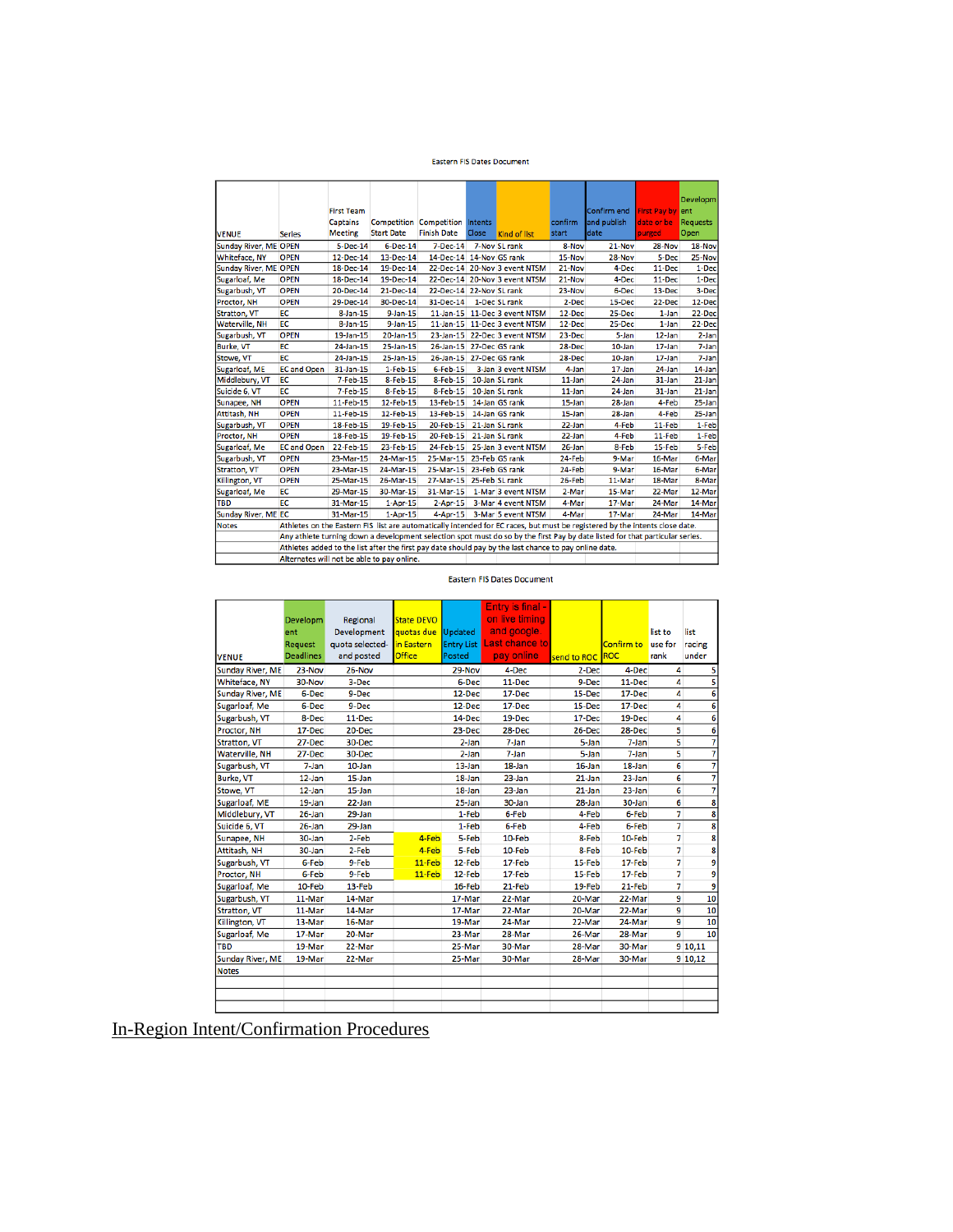All deadlines for intent, confirmation, and development requests for the 2015 season are published on the Eastern FIS Dates Document (EFDD) that is found on the Coaches page of the USSA East website. Intent Deadlines for EC and Eastern OPEN races can also be found on the Eastern Competition Calendar on the USSA East website.

Eastern Cups:

- 1. All Eastern athletes who wish to participate in Eastern FIS Series races and be ranked on the Eastern Cup ranking list need to be registered by their coaches/athlete representative with the Eastern Office. If your athlete is currently not on the rankings list and would like to be entered, you may do so on the Eastern Website. (http://alpine.usskiteam.com/alpine-programs/regions/eastern-region/coaches)
	- a. Please look at the Entries and Requests part of the page.
- 2. All athletes on the Eastern FIS ranking list are automatically intended for all Eastern Cup Series races as long as they are on the list 28 days previous to the first Team Captains' Meeting for the Series. (Intents close at 28 days).
- 3. Final date for intent for all foreign athletes on travel letters who are associated with Eastern programs will be 28 days previous to the first Team Captains' Meeting for the Series. These athletes may be intended through the foreign athlete entries portal on the coaches' page. (http://alpine.usskiteam.com/alpine-programs/regions/easternregion/coaches)
- 4. List rankings/Automatics lists for the Eastern Cup Series will be posted on the Selections page of the USSA East website.
- 5. On the "Confirm start" date on the EFFD, you will receive an email link from the Eastern Office to a Google spreadsheet that includes all athletes on the Eastern FIS EC ranking list, out of region confirmed entries, foreign athletes on travel letters associated with Eastern Programs who have been intended and any foreign federation entries that have been received at that point, Automatics and other Eastern USA athletes will be in ranked order. (There will be no second ranking if a new list is published during the confirmation period.) There will be a cut off line (Green highlighted line) below the athletes in the race at that time. Coaches must confirm or pull their athletes including Automatics and all other Eastern athletes by the confirmation close list date, which is 14 days from the first Team Captains' Meeting. If an athlete is not confirmed, they will be considered a pull and removed from the list. Be sure to confirm athletes below the line also. It's appreciated if coaches would pull any foreign athlete at this time if they are not going to attend the event. Foreign athletes will not be pulled from the entry list if they have not confirmed, but please remember these athletes are occupying quota spots that could be filled by other athletes if they end up not racing.
- 6. During the confirmation period the Eastern Office will try to adjust the Highlighted "IN" bar.
- 7. On the "publish date" found on the EFDD, which is 14 days from the first Team Captains Meeting, the list will be finalized in the Google spreadsheet and athletes whose names appear above the green line will have their information uploaded into the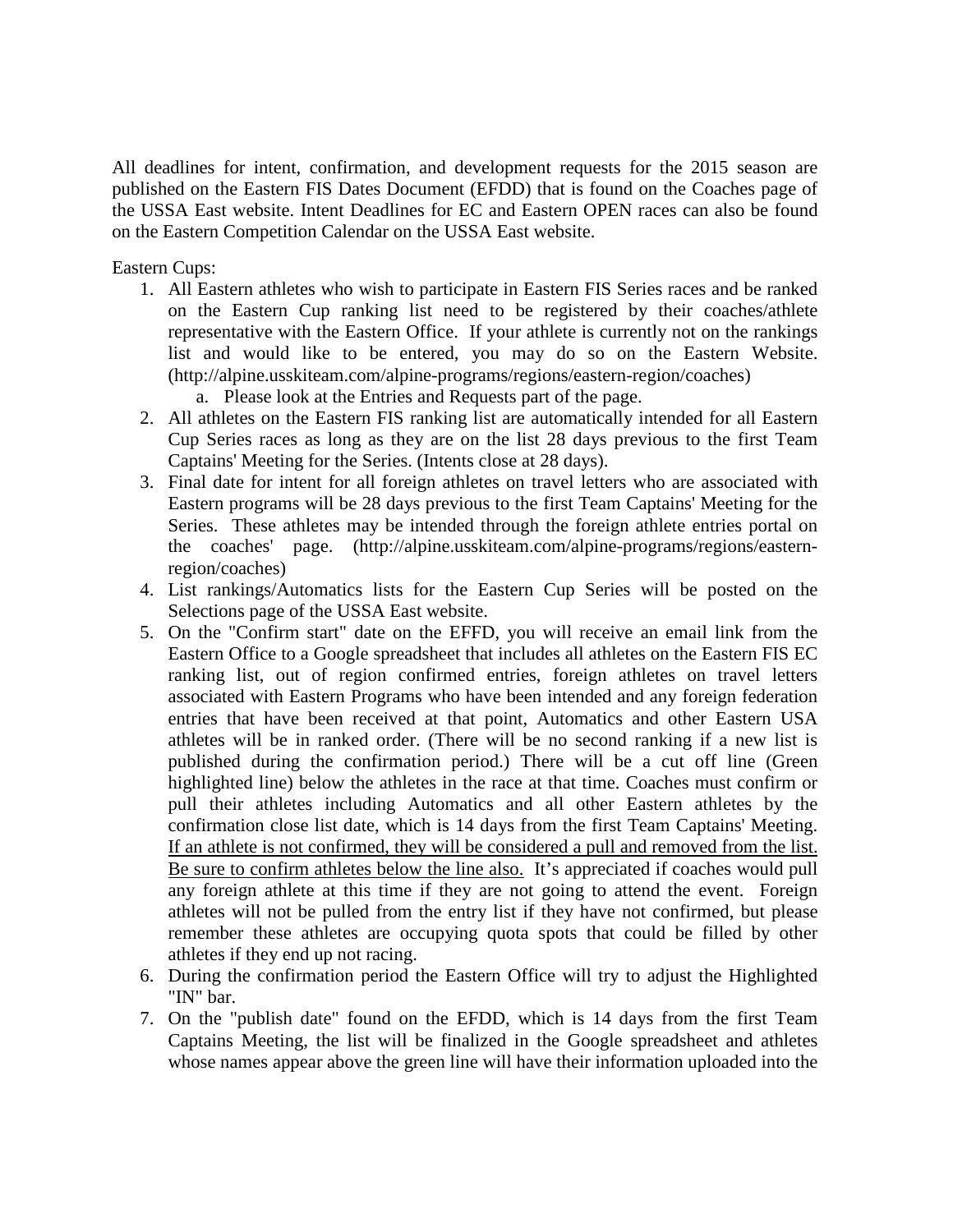Adminskiracing website. An email will be sent reminding coaches to look at the list and it will also give a link to the website for payment. Eastern Athletes will have 1 week to pay for the race series or they will be pulled with no recourse for getting back on the entry. Only athletes whose names appear above the green line will be able to access the race and pay for it.

- 8. Three days before the confirmation close date, requests for development spots will be opened for 5 days. Athletes not in the race may request a development spot through online forms located on the Eastern website coaches page. (http://alpine.usskiteam.com/alpine-programs/regions/eastern-region/coaches)
	- a. See the entries and requests box. An email will be sent as a reminder that development requests are now open. Athletes not confirmed during the confirmation period will not be considered for a development request spot.
	- b. Development selections will be posted to the confirmation list 5 days after the close of confirmation. These athletes will be able to pay on line after selection. If any development selection athlete is unable to attend to the race after they have been selected they need to let the Eastern Manager know by 7 days prior to the Team Captains meeting.
- 9. After the 7 day payment window, all Eastern athletes who have not paid, development selections excluded, will be purged from the entry list with no recourse to get back on the list and the green entry line will be readjusted on the Google spreadsheet and 15 alternates named. The additional athletes who have been added to the list will now be uploaded into the Adminskiracing website and they along with development quota athletes will have until 1 day before the TC meeting to pay. The alternates will not be able to pay online.
- 10. Foreign athletes will be able to pay through the Adminskiracing site up to 24 hours before the team captains meeting.
- 11. Since the organizers must have a final and complete list not later than 24 hours before the first draw (ICR 215.1) the final entry will be reflected on the Google spreadsheet and live timing the evening before the team captains meeting. The entry will include 15 Alternates.
- 12. Please check the final entry, as it is possible that the Eastern Office will have had to remove some athletes due to late arrival of entries by foreign federations. Athletes that have paid and are removed from the entry due to this reason will be notified and be refunded.
- 13. At team captains' meetings this year the only pulls from the board should be:
	- a. Foreign athletes intended by federations that do not show
		- b. Out of region athletes that do not show
		- c. Athletes injured in the last 24 hours or athletes who have been notified by their schools they are on academic probation. (Please notify the Eastern office as soon as possible when you become aware of this situation.)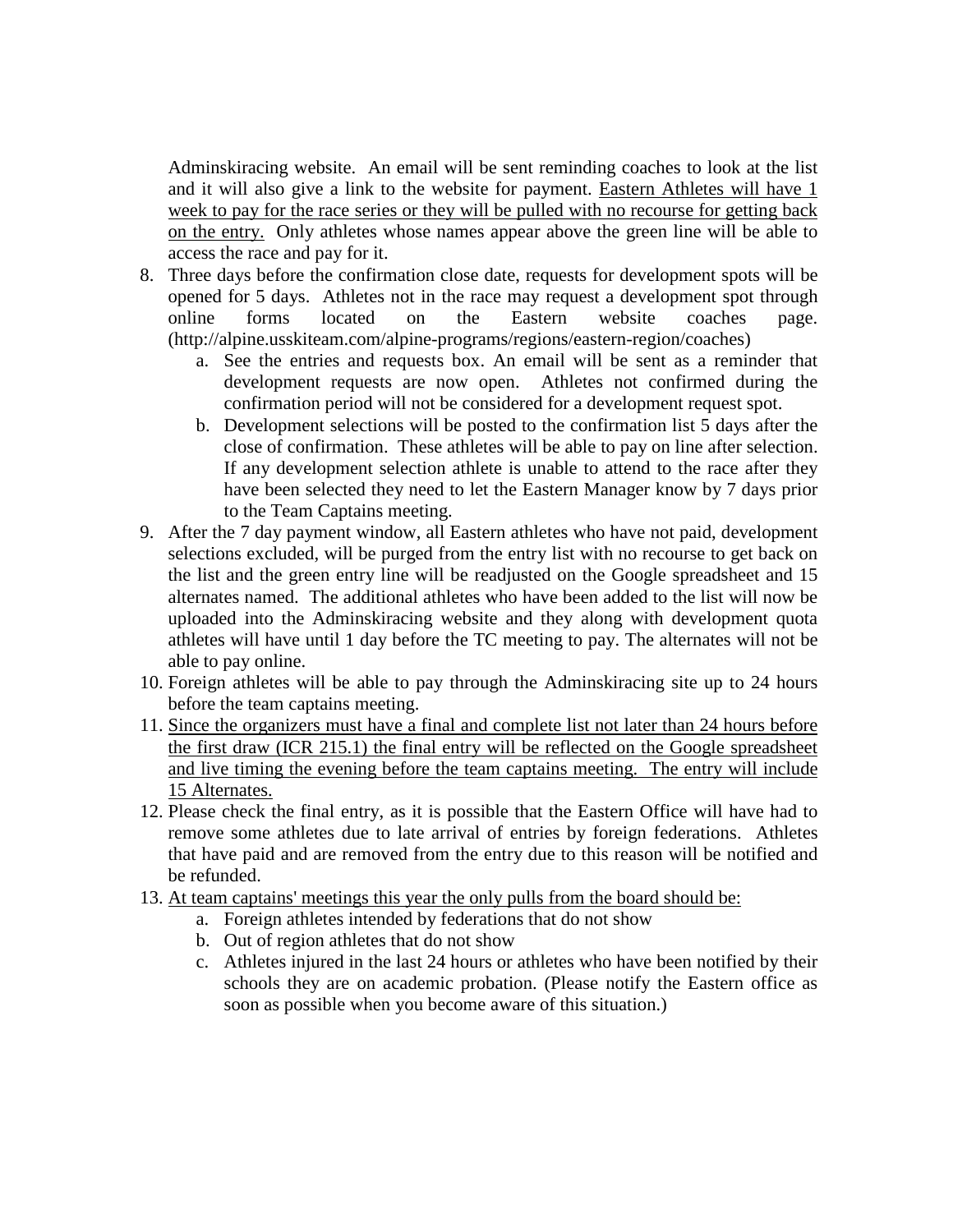- 14. At team captains meetings this year the only adds will be an athlete that was listed on an alternate list or a USST member. If foreign athletes not on travel letters arrive at a Team Captains' meeting, the Eastern Office must be contacted.
- 15. If athlete numbers exceed 140, pulls proceed as outlined in the Eastern Region Selection procedures.
- 16. Athletes pulled off the board at team captains meetings or pulls in the last week will not have their entry refunded unless they are injured, on academic probation, or cannot attend due to a force majeure. The credit card processing fee is not refunded
- 17. Foreign athletes attending Eastern programs repeatedly pulled off the board this year have their Federations notified.

Note: Payment from Admin Ski Racing will go directly to the ROC. USSA East is not collecting any funds.

FIS Open

- 1. Eastern Athletes are intended for Eastern FIS Open races using forms available on line on the Coaches page of the Eastern Website. (http://alpine.usskiteam.com/alpineprograms/regions/eastern-region/coaches.) Final date for intent is 28 days before the first Team Captains meeting.
- 2. Final date for intent for all foreign athletes on travel letters who are associated with Eastern programs will be 28 days prior to the first Team Captains' Meeting for the Series. These athletes may be intended through the foreign athlete entries portal on the coaches' page. [\(http://alpine.usskiteam.com/alpine-programs/regions/eastern](http://alpine.usskiteam.com/alpine-programs/regions/eastern-region/coaches)[region/coaches\)](http://alpine.usskiteam.com/alpine-programs/regions/eastern-region/coaches)
- 3. See 5-17 in Eastern Cup Procedures above.

**USSA Staff Pre-Proposals: Calendar and Grand Prix**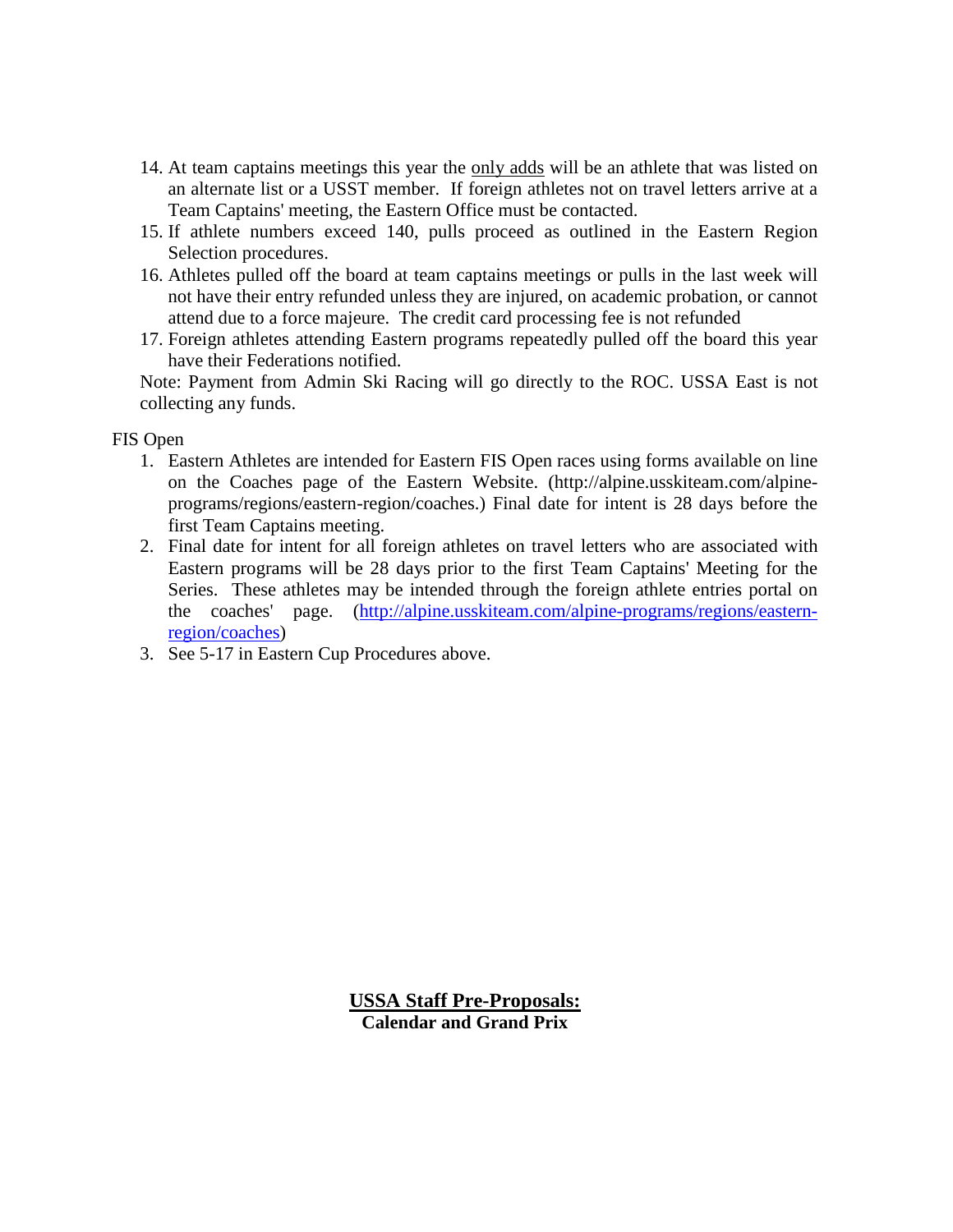These pre-proposals are an effort by USSA staff to vet potential Congress 2014 proposals with appropriate committees and club leaders. Our goal is to circulate these pre-proposals in the Fall by October  $1<sup>st</sup>$ , gather information through the season and then have an official proposal ready to be circulated in the spring by April  $1<sup>st</sup>$ , prior to Congress.

### Calendar:

# USA FIS Calendar 2015-16

Pre-Proposal 10/1/14

### Objective:

To create a more structured race calendar to facilitate clear pathways to racing success at all levels.

#### **Rationale:**

The issues that have been identified by staff and sport committee members include, but are not limited to:

- . Too many layers of FIS races across all levels of competitors has led to the dilution of the quality of FIS fields
- . Many athletes do not need to compete at the FIS level, which gives access to international competition and unnecessarily increases travel and equipment expenses.
- The perceived value of USSA racing is declining, as most competitors gravitate toward the FIS races.

### **Proposal:**

USSA staff will create the FIS calendars (NorAm, FISU, NC; FIS; NJC; NJR) with best athletic practices in mind. The result would be nationally coordinated FIS calendars with fewer races and fewer levels of racing that still meet the regional needs. Demand for entry into the FIS races will be higher, emphasis on performance at the USSA level will be increased in order to gain access to the FIS level, and the difference between USSA and FIS racing will be better defined highlighting a clear athletic pathway at the two levels.

### **Factors for Consideration:**

- Input from the interested committees is still important and valued.
- Potential to decrease attrition with increased value of USSA races; U16 "participant" athletes will see an opportunity to continue racing USSA races.
- Athletes not yet eligible for FIS racing will attend USSA races, increasing field size in those races.
- . FIS races will feature the region's best athletes who have performed at the USSA level previously.
- . Fewer FIS races will allow larger, often used sites a chance to host various levels of USSA racing.
- Just changing the FIS calendar will not automatically re-emphasize USSA racing; a variety of additional factors will come into play:
	- o Educating members as to why the change was needed.
	- o Helping the divisions find creative ways to make USSA racing important, but also more fun.
- \* Revenue affected: FIS license (decrease in FIS members), Head Tax (Decrease in FIS scored races)
- Cost of ski racing is reduced for the competitor: localized travel, one less license.
- Highlight pathway to USCSA college racing through USSA racing

National NJR FIS Series (Grand Prix):